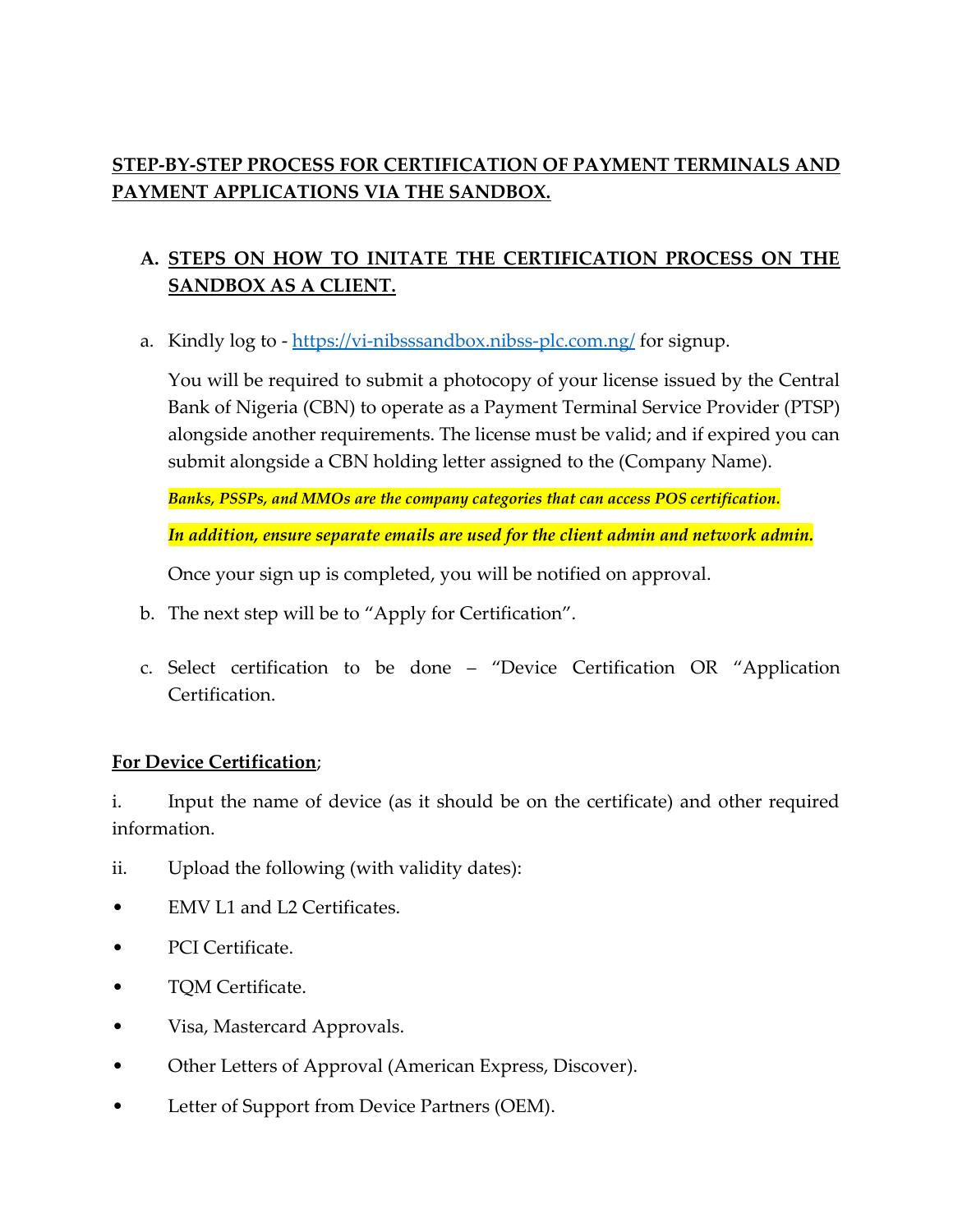- o Input the name of the certified application that will be deployed on the device for production.
- iii. Payment of 250,000 (Two hundred and Fifty thousand naira only) is accepted via our Central Pay card gateway on the sandbox.
- iv. On successful payment, your application will be reviewed and approval given.
	- d. You will be requested to select a date for demo; Demo will be via zoom.
	- e. After successful demo session; certificate will be ready for download.

### f. **For Application Certification**;

- i. Input the name of application (as it should be on the certificate) and other required information.
- ii. Input the name of the certified device that will host the application.
- iii. Upload the requested documentation.
- iv. Payment of 250,000 (Two hundred and Fifty thousand naira only) is accepted via our Central Pay card gateway on the sandbox.
- v. On successful payment, your application will be reviewed and approval given.
- vi. All test data will be shared on the sandbox: Terminal ID, Component Keys, Test IP's and Port No.
- vii. You are required to commence your test on the POS Application, view logs on completion via the sandbox and submit each tested transaction type.
- viii. On completion of all test cases, submit for review.
	- ix. For approved test, you will be requested to select a date for demo; Demo will be via zoom.
	- x. You are expected to be present with the POS Application.
	- xi. After successful demo session; certificate will be ready for download.